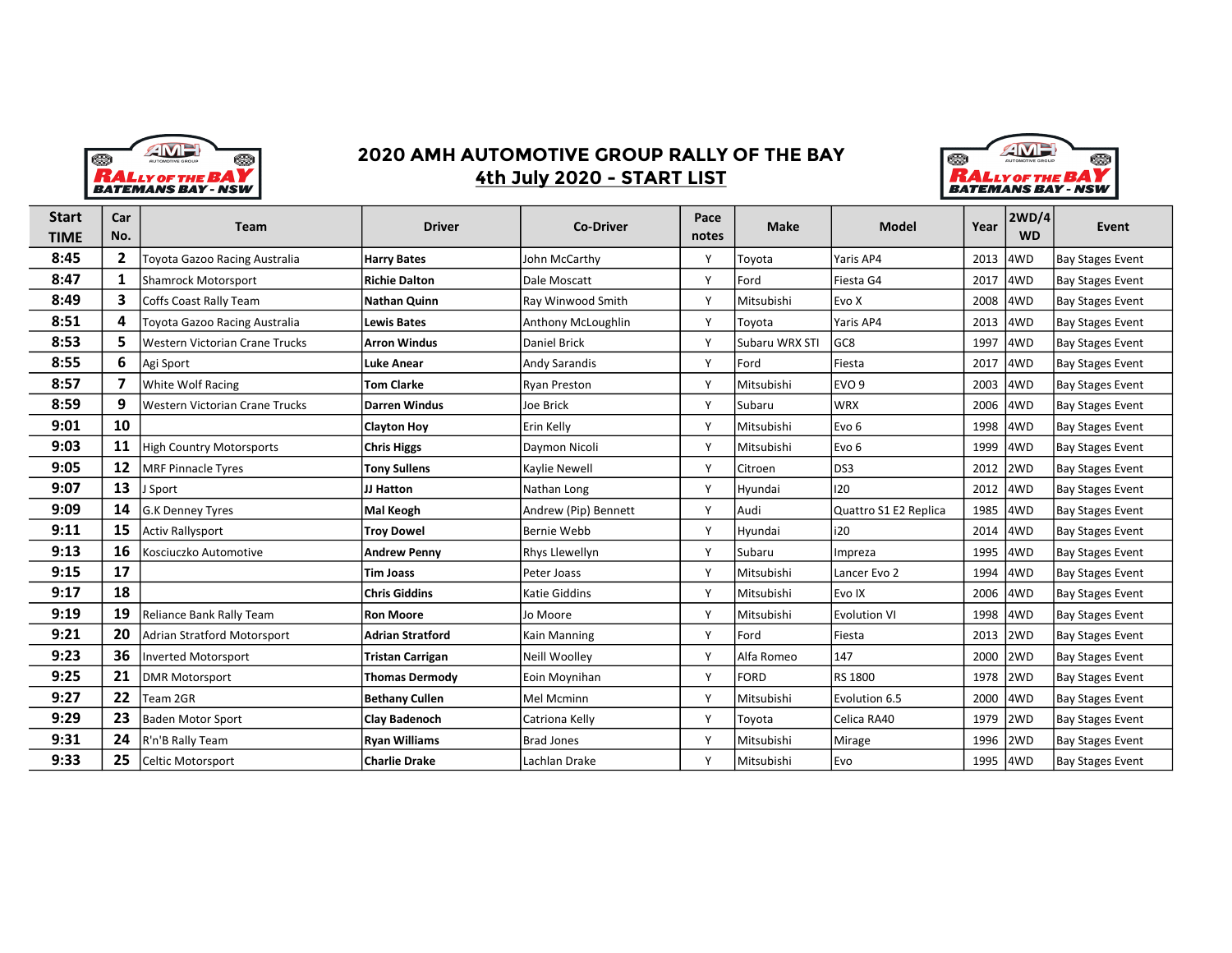| <b>Start</b><br><b>TIME</b> | Car<br>No. | Team                                  | <b>Driver</b>            | <b>Co-Driver</b>         | Pace<br>notes | <b>Make</b> | <b>Model</b>    | Year     | 2WD/4<br><b>WD</b> | Event                   |
|-----------------------------|------------|---------------------------------------|--------------------------|--------------------------|---------------|-------------|-----------------|----------|--------------------|-------------------------|
| 9:35                        | 26         | Curiositi.com.au/JAX Tyres Greenhills | <b>Taylor Gill</b>       | Peter Harris             | Y             | Subaru      | <b>WRX</b>      | 1999     | 4WD                | <b>Bay Stages Event</b> |
| 9:37                        | 27         | MV Solar                              | <b>Michael Valantine</b> | <b>Timothy Valantine</b> | Y             | Datsun      | 1600            | 1971     | 2WD                | <b>Bay Stages Event</b> |
| 9:39                        | 42         | <b>Classic Building</b>               | Mark Wills               | Kam Baker                | Υ             | Subaru      | <b>WRX STI</b>  | 1995     | 4WD                | <b>Bay Stages Event</b> |
| 9:41                        | 28         |                                       | <b>Brett Wright</b>      | <b>Rob Edwards</b>       |               | Datsun      | Bluebird        | 1983     | 2WD                | <b>Bay Stages Event</b> |
| 9:43                        | 29         | Inverted Motorsport                   | <b>Andrew Carrigan</b>   | Larisa Biggar            | Υ             | Mitsubishi  | Magna           | 1999     | 2WD                | <b>Bay Stages Event</b> |
| 9:45                        | 30         | Cooldrive Rally Team                  | <b>Stuart Collison</b>   | Lance Arundel            | Y             | Subaru      | WRX STI Spec C  | 2006     | 4WD                | <b>Bay Stages Event</b> |
| 9:47                        | 31         | Ryde Nissan                           | Adam Kaplan              | Aleshia Penney           |               | Nissan      | 370Z            | 2010     | 2WD                | <b>Bay Stages Event</b> |
| 9:49                        | 32         | NFCRT                                 | <b>Brian Newton</b>      | Ryan Price               |               | Honda       | EG6             | 1995     | 2WD                | <b>Bay Stages Event</b> |
| 9:51                        | 47         | <b>FELK Engineering</b>               | <b>Riley Walters</b>     | Jeffery Williamson       |               | Subaru      | <b>WRX</b>      | 2007     | 4WD                | <b>Bay Stages Event</b> |
| 9:53                        | 33         | Elig Brakes Australia                 | <b>Aaron Casmiri</b>     | Sam Hill                 | Y             | Mitsubishi  | Mirage          | 1998     | 2WD                | <b>Bay Stages Event</b> |
| 9:55                        | 34         | Trailer Camper Australia              | Peter Dimmock            | Leigh Pierce             | Υ             | <b>FORD</b> | Fiesta          | 2009     | 2WD                | <b>Bay Stages Event</b> |
| 9:57                        | 35         |                                       | <b>James Price</b>       | Maisie Place             |               | ford        | escort          | 1980     | 2WD                | <b>Bay Stages Event</b> |
| 9:59                        | 37         | <b>Truline Commercial</b>             | <b>Craig Jarvie</b>      | Aidan O'Halloran         | Y             | Holden      | Commodore       | 1980     | 2WD                | <b>Bay Stages Event</b> |
| 10:01                       | 38         | Lock and Load Transport               | <b>Phil Thomas</b>       | Peter Hellwig            | Y             | Ford        | Mk <sub>2</sub> | 1980     | 2WD                | <b>Bay Stages Event</b> |
| 10:03                       | 39         |                                       | <b>Lesley Adams</b>      | Christopher Aggenbach    |               | Datsun      | 1600            | 1970     | 2WD                | <b>Bay Stages Event</b> |
| 10:05                       | 40         |                                       | <b>Jake Bramble</b>      | <b>Andrew Crowley</b>    |               | Datsun      | 1600            | 1968     | 2WD                | <b>Bay Stages Event</b> |
| 10:07                       | 41         | Stanford's Motorsport                 | <b>Dennis Stanford</b>   | Timothy Woods            |               | Nissan      | Stanza          | 1982     | 2WD                | <b>Bay Ramble Event</b> |
| 10:09                       | 43         |                                       | <b>Robert Burke</b>      | Matthew Burke            |               | toyota      | AE71 corolla    | 1984     | 2WD                | <b>Bay Ramble Event</b> |
| 10:11                       | 44         | Kelly Motorsport Oz                   | <b>Ryan Kelly</b>        | Brian Clark              | Y             | Ford        | Escort          | 1979     | 2WD                | <b>Bay Stages Event</b> |
| 10:13                       | 45         |                                       | <b>Joel Wald</b>         | <b>Tony Robinson</b>     | Y             | Datsun      | Stanza          | 1979     | 2WD                | <b>Bay Stages Event</b> |
| 10:15                       | 46         | <b>Stephens Financial Services</b>    | <b>David Stephens</b>    | Lynda Leigh              | Y             | Subaru      | <b>WRX</b>      | 1995     | 4WD                | <b>Bay Stages Event</b> |
| 10:17                       | 48         | <b>FELK Engineering</b>               | <b>Michael Stewart</b>   | <b>Matthew Portus</b>    |               | Subaru      | <b>WRX STI</b>  | 1997     | 4WD                | <b>Bay Stages Event</b> |
| 10:19                       | 49         | <b>Snickers Racing</b>                | <b>Tommy Monaghan</b>    | Alan Stephensen          | Y             | Subaru      | Impeza RS       | 2003     | 4WD                | <b>Bay Stages Event</b> |
| 10:21                       | 50         |                                       | <b>Peter Ewing</b>       | Anna Ritson              | Y             | Volvo       | 240             | 1987     | 2WD                | <b>Bay Stages Event</b> |
| 10:23                       | 51         | Houghton                              | <b>Richard Houghton</b>  | Andrew Houghton          |               | Subaru      | <b>WRX STI</b>  | 1999     | 4WD                | <b>Bay Stages Event</b> |
| 10:25                       | 52         | Qirx Motorsport                       | <b>Mike Behnke</b>       | <b>Ellie Yates</b>       |               | Honda       | Civic           | 1993     | 2WD                | <b>Bay Stages Event</b> |
| 10:27                       | 53         | M C Fitton                            | <b>Mark Fitton</b>       | Carol Fitton             |               | Holden      | Commodore       | 2003     | 2WD                | <b>Bay Ramble Event</b> |
| 10:29                       | 69         | Ben Ruggles Motorsport                | <b>Matthew Ruggles</b>   | Guy Ruggles              |               | Triumph     | <b>TR7 V8</b>   | 1980 2WD |                    | <b>Bay Ramble Event</b> |